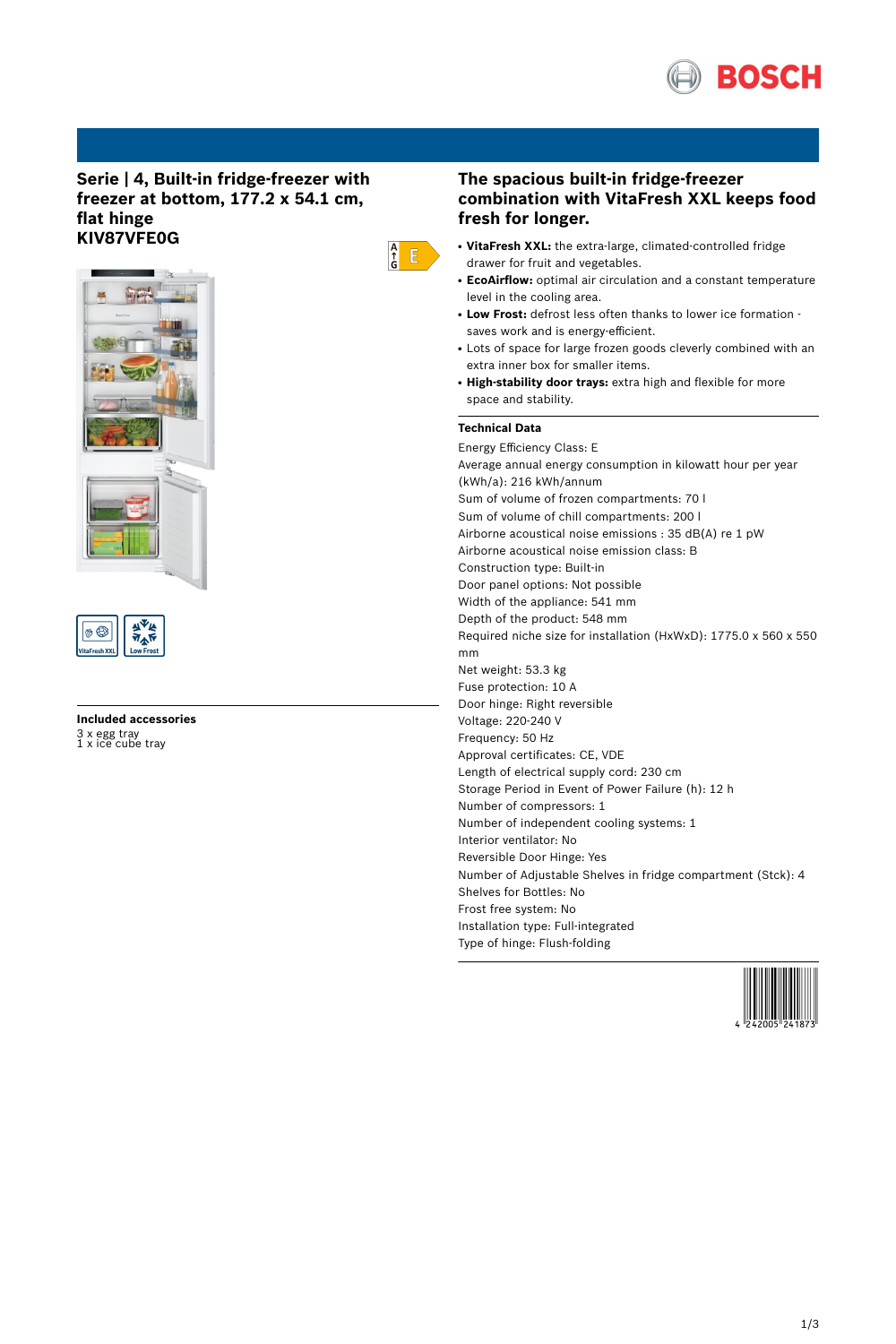

# **Serie | 4, Built-in fridge-freezer with freezer at bottom, 177.2 x 54.1 cm, flat hinge KIV87VFE0G**

# **The spacious built-in fridge-freezer combination with VitaFresh XXL keeps food fresh for longer.**

- KIV87VFE0G
- easy Installation

### **Functions**

- Bright interior LED fridge light

#### **Design features**

- LED electronic control
- Super Cooling: No
- SuperFreezing function with automatic deactivation
- Acoustic alarm

## **Design features**

- <sup>5</sup> safety glass shelves in fridge compartment of which <sup>4</sup> are height adjustable
- <sup>4</sup> door trays, including 1x dairy compartment
- <sup>1</sup> removable door storage compartments.
- 4 door bins

#### **Freshness System**

- <sup>1</sup> VitaFresh drawer with humidity control - Fruits and vegetables retain vitamins and stay fresh for longer

#### **Food freshness system**

- LowFrost less ice creation and therefore quicker defrosting
- <sup>2</sup> transparent freezer drawers, including <sup>1</sup> BigBox

### **Dimension and installation**

- Dimensions: 177.2 cm H x 54.1 cm W x 54.8 cm D
- Niche Dimensions: 177.5 cm <sup>H</sup> <sup>x</sup> <sup>56</sup> cm <sup>W</sup> <sup>x</sup> <sup>55</sup> cm <sup>D</sup>

### **Key features - Fridge section**

- Right hinged door, door reversible
- 220 240 V

### **Key features - Freezer section**

- <sup>3</sup> <sup>x</sup> egg tray, <sup>1</sup> <sup>x</sup> ice cube tray

#### **Country Specific Options**

- Based on the results of the standard 24-hour test. Actual consumption depends on usage/position of the appliance.

#### **Design features**

### **Dimension and installation**

### **Additional features**

## **Performance and Consumption**

- EU19\_EEK\_D: E
- Total Volume : <sup>270</sup> <sup>l</sup>
- Net Fridge Volume : <sup>200</sup> <sup>l</sup>
- Net Freezer Volume : <sup>70</sup> <sup>l</sup>
- Net 4\* compartment volume : <sup>70</sup> <sup>l</sup>
- Freezing capacity 24h : 3.2 kg
- Annual Energy Consumption: <sup>216</sup> kWh/a
- Climate Class: SN-ST
- Noise Level : <sup>35</sup> dB , EU19\_Noise emission class\_D: <sup>B</sup>
- Temperature rise time : EU19\_Temperature rise time\_D: <sup>12</sup> <sup>H</sup>